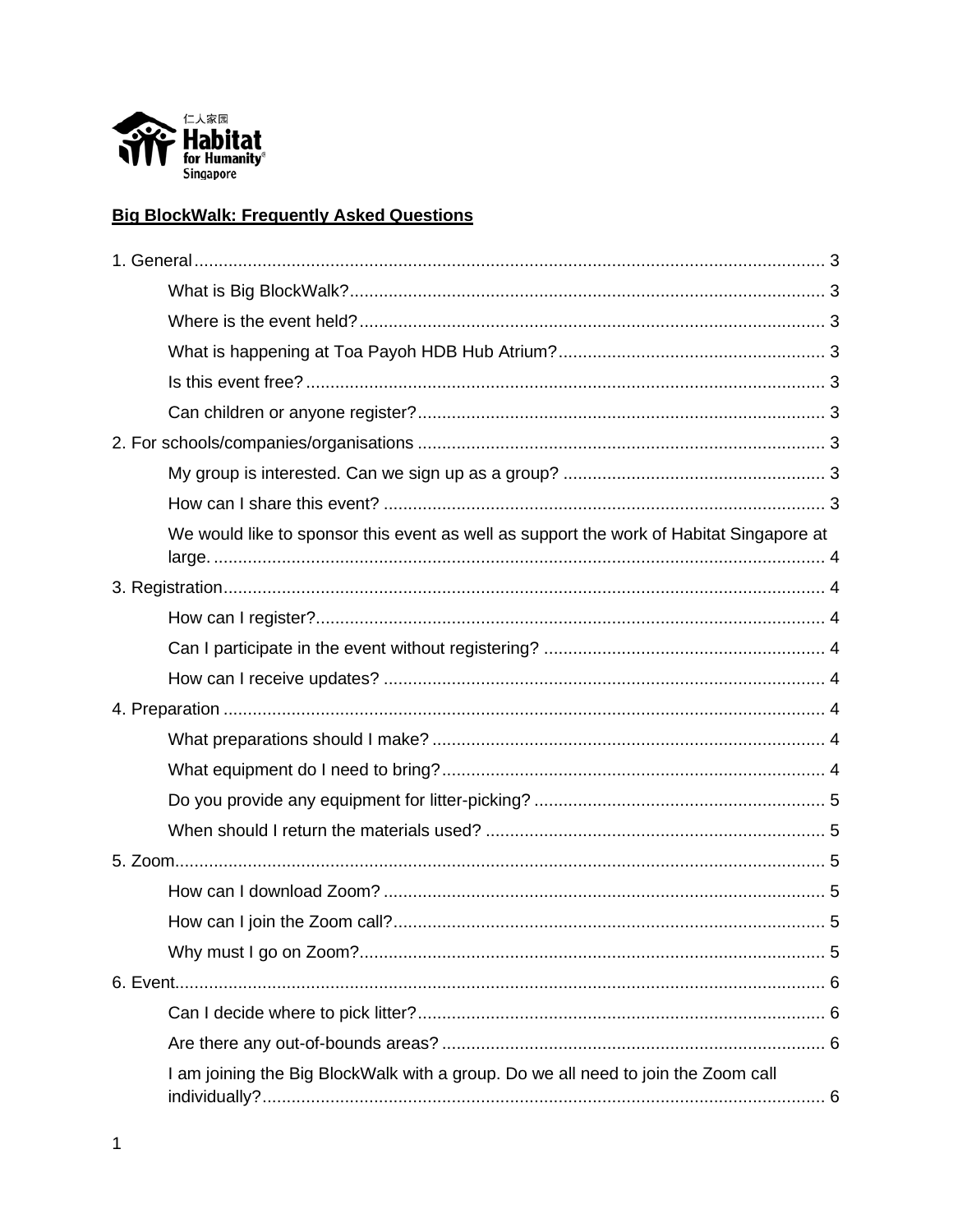| Will you provide any acknowledgment letters or certificates of participation? 6 |  |
|---------------------------------------------------------------------------------|--|
|                                                                                 |  |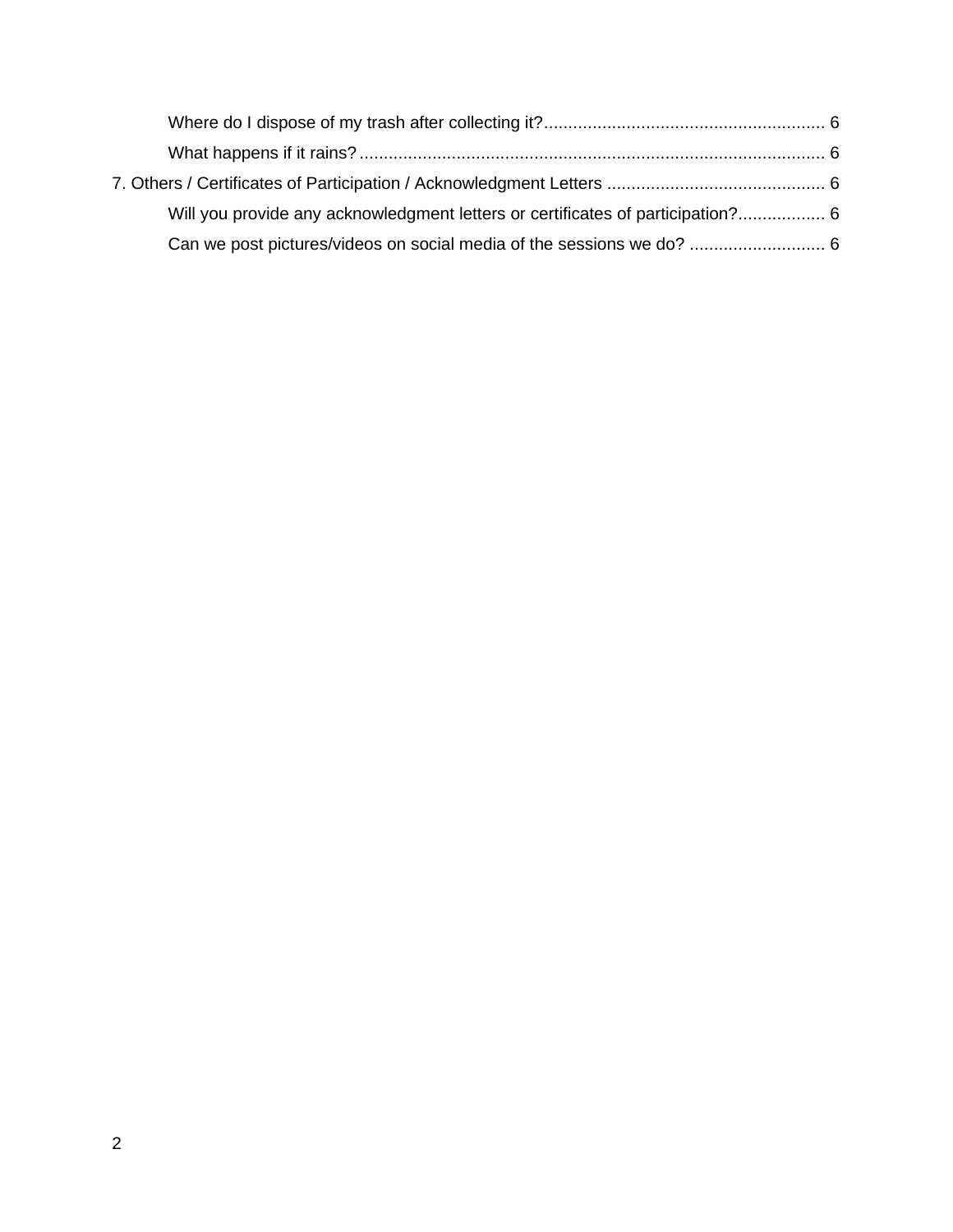# <span id="page-2-0"></span>**1. General**

#### <span id="page-2-1"></span>**What is Big BlockWalk?**

Held on 28 May 2022, Sat, 9.30am - 11.30am, Big BlockWalk is the largest virtual *community clean-up and litter-picking session* across Singapore! It is a closing event for the Public Hygiene Council's Keep Clean, Singapore! 2022 campaign (KCS).

#### <span id="page-2-2"></span>**Where is the event held?**

Big BlockWalk is an exciting hybrid event which sees *100 in-person participants* **at Toa Payoh HDB Hub Atrium** and **1000** *virtual participants* **on Zoom** coming together to make our home a cleaner, greener place!

Participants on Zoom are free to decide where they want to pick litter, and are highly recommended to choose a location in their own neighbourhood or nearby park. They can join in the Zoom call on their phone or mobile device from their location of choice.

#### <span id="page-2-3"></span>**What is happening at Toa Payoh HDB Hub Atrium?**

28 May 2022, Sat, is the final day of the *Keep Clean, Singapore!* 2022 campaign. The Public Hygiene Council will be holding a very fun and exciting closing event at the HDB Hub, and one of the key highlights will be the Big Blockwalk 2022 physical event at 9:30-11.30am, where 100 participants will be picking litter in-person.

If you are interested to join in the Big BlockWalk in-person at HDB Hub Atrium, please register at [https://forms.gle/1F2fEfGbGTFKsUwU7.](https://forms.gle/1F2fEfGbGTFKsUwU7) We regret that slots are limited.

#### <span id="page-2-4"></span>**Is this event free?**

Yes, this event is completely free.

If you would like to make a free will donation to help keep us going as an organisation, [you can](https://habitat.give.asia/)  [make an online donation here.](https://habitat.give.asia/)

#### <span id="page-2-5"></span>**Can children or anyone register?**

Anyone from as young as 5-years-old can take part in these sessions although participants under the age of 10 should be accompanied by their parents or guardians. Parents or guardians can register for their child.

### <span id="page-2-6"></span>**2. For schools/companies/organisations**

#### <span id="page-2-7"></span>**My group is interested. Can we sign up as a group?**

Please do ask your group members to register as per normal on the EventBrite page. One person can register for up to 10 people.

#### <span id="page-2-8"></span>**How can I share this event?**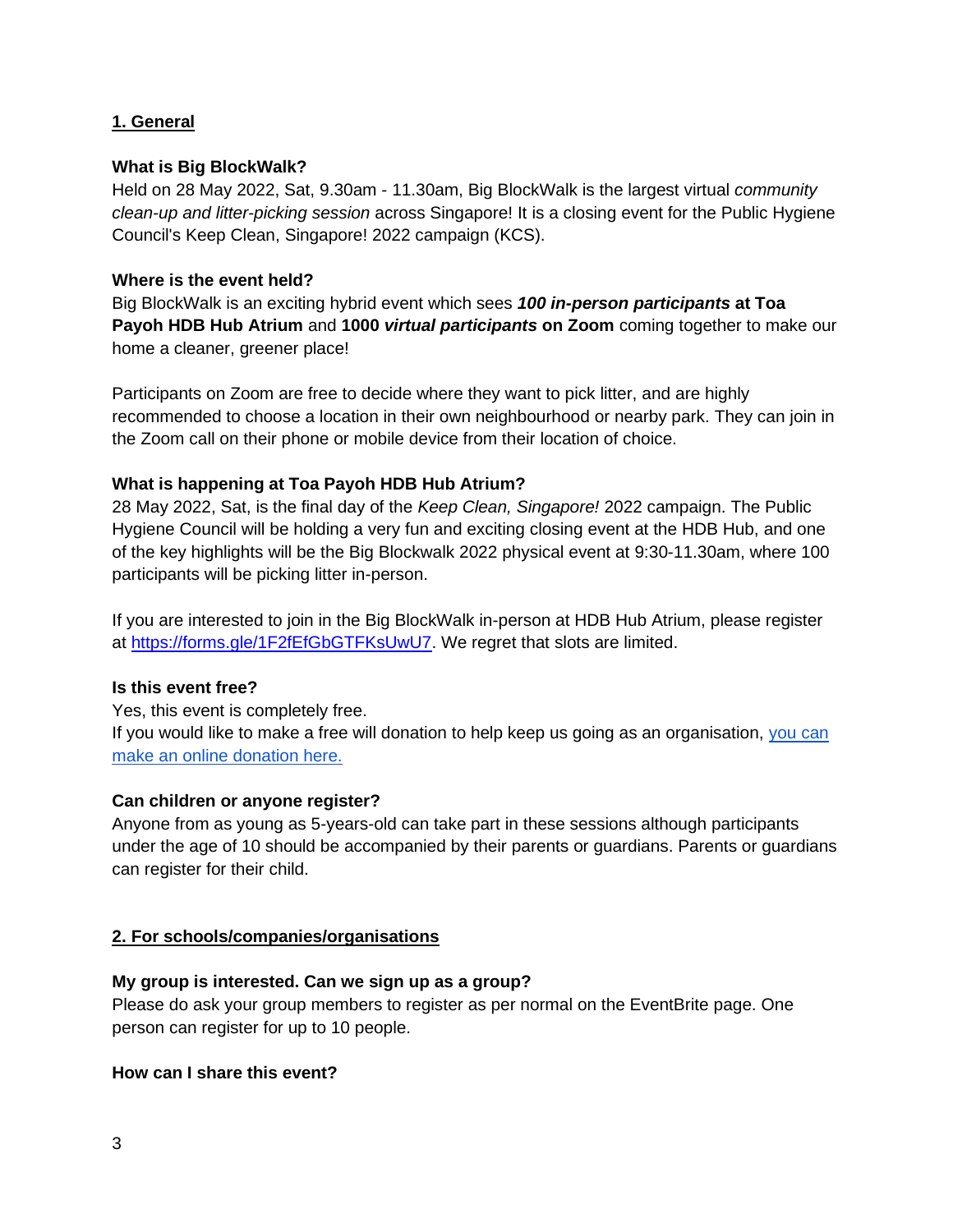Thank you very much and please feel free to share the link on your platforms! [https://www.habitat.org.sg/big-blockwalk-2022.](https://www.habitat.org.sg/big-blockwalk-2022)

# <span id="page-3-0"></span>**We would like to sponsor this event as well as support the work of Habitat Singapore at large.**

Thank you! Please get in touch with us at [brandon@habitat.org.sg.](mailto:brandon@habitat.org.sg)

# <span id="page-3-1"></span>**3. Registration**

## <span id="page-3-2"></span>**How can I register?**

Please refer to<https://www.habitat.org.sg/big-blockwalk-2022> for more information. Register online at [https://www.eventbrite.sg/e/big-blockwalk-2022-registration-305343880767.](https://www.eventbrite.sg/e/big-blockwalk-2022-registration-305343880767)

## <span id="page-3-3"></span>**Can I participate in the event without registering?**

All participants must register to receive the Zoom call link and information on how to prepare for the event.

## <span id="page-3-4"></span>**How can I receive updates?**

Please refer to [https://www.habitat.org.sg/big-blockwalk-2022.](https://www.habitat.org.sg/big-blockwalk-2022)

We will also send crucial updates via email - be sure to keep a lookout in your spam folder just in case.

# <span id="page-3-5"></span>**4. Preparation**

### <span id="page-3-6"></span>**What preparations should I make?**

Watch the briefing video that will be sent via email. Some points would include:

- 1. Decide on the specific locations:
	- a. Generally where you will pick litter in
	- b. Specifically where you will join the Zoom call (quiet sheltered place, or close to shelter)
	- c. Where you plan to re-join the Zoom call for the closing sharing and debrief
- 2. Download the Zoom app on your phone.
- 3. Download the Stridy app from [https://linktr.ee/habitatforhumanityblockwalkers,](https://linktr.ee/habitatforhumanityblockwalkers)
	- a. create an account
	- b. log in and join the BlockWalk group

### <span id="page-3-7"></span>**What equipment do I need to bring?**

*Basic Items* 

- casual and comfy attire
- face mask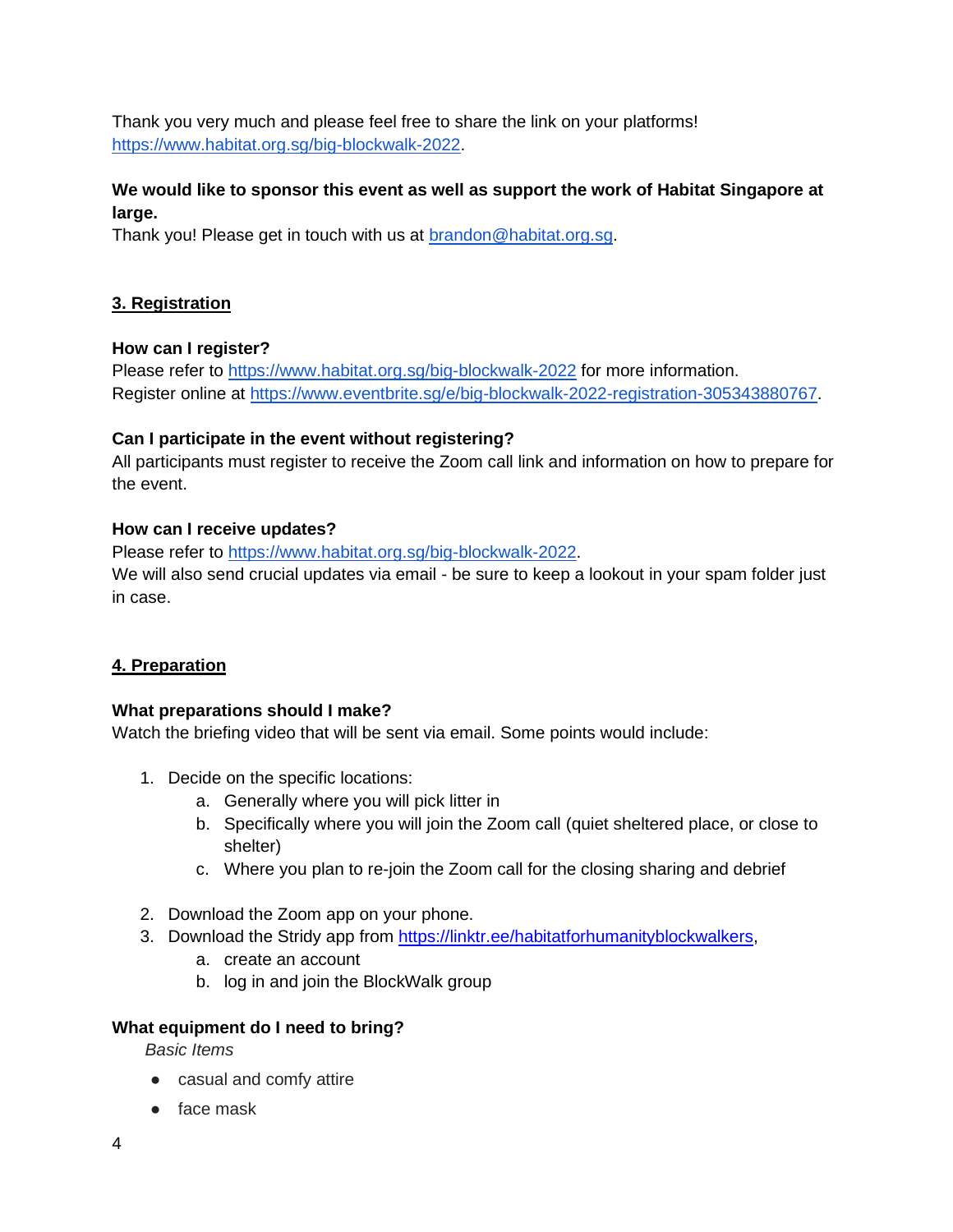- Mobile phone (with Zoom app installed)
- Reusable pails (we are trying to discourage the use of plastic bags)
- standard BBQ tongs OR gloves
- bottle of drinking water

#### *Recommended Items*

- mosquito repellent (beware of the increase in dengue cases!)
- earphones (for listening in on our Zoom program while on the go)
- mobile power bank
- hat or cap
- umbrella or poncho (in case it rains)

## <span id="page-4-0"></span>**Do you provide any equipment for litter-picking?**

You are encouraged to use your own equipments. but if you need to borrow BBQ tongs, you can pick it up from our office *during working hours (10am-5pm)* from Monday to Friday. Please let us know ahead of time via email [\(events@habitat.org.sg\)](mailto:events@habitat.org.sg) when you intend to come so that we can ensure someone is at the office to receive you as we might not always be at the office.

### <span id="page-4-1"></span>**When should I return the materials used?**

You can return them any time after the session is done at your leisure. Similarly, please contact us ahead of time before planning your trip down.

# <span id="page-4-2"></span>**5. Zoom**

### <span id="page-4-3"></span>**How can I download Zoom?**

Zoom is a video and voice conferencing app that you can use on your laptop or phone. For our purposes, we will be using the phone app on the actual day. You can download the app here for free on [Google Play](https://play.google.com/store/apps/details?id=us.zoom.videomeetings&hl=en_SG) or [Apple Store.](https://apps.apple.com/us/developer/zoom/id530594111)

### <span id="page-4-4"></span>**How can I join the Zoom call?**

We will send the Zoom invitation link via email. You can join the call by clicking on this link from your phone.

### <span id="page-4-5"></span>**Why must I go on Zoom?**

We understand how picking up litter on your own might be difficult or embarrassing. Being on the Zoom serves as a way for us to encourage each other to do this together.